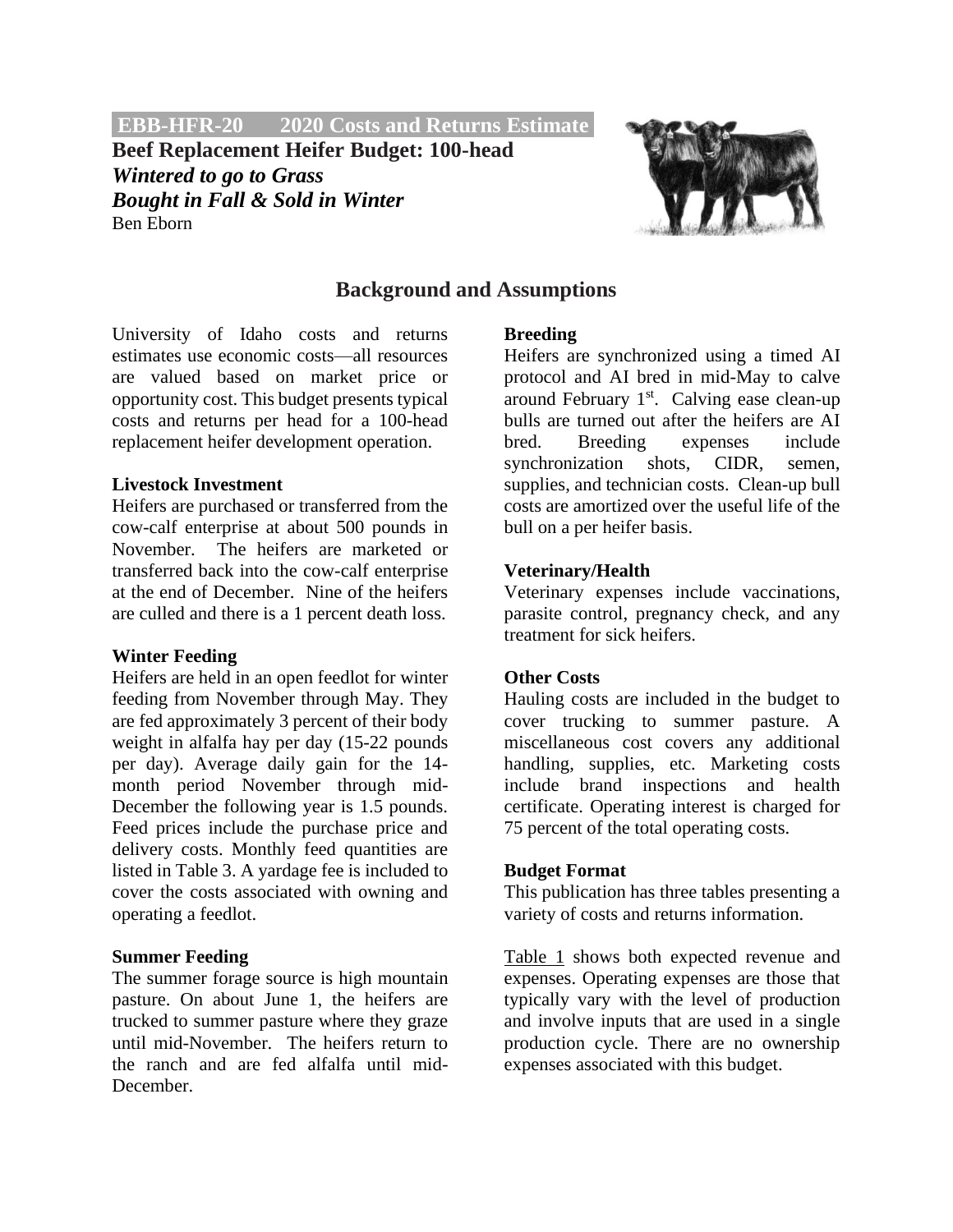Table 2 is a monthly summary of the cash flow of revenues and expenses based on when the operation occurs and when inputs are purchased.

Table 3 is a monthly summary of feed requirements.

# University of Idaho<br>Extension

| Table 1: Replacement Heifer Budget, 100 Head - 2020     |        |                  |                     |            |              |            |                   |  |  |  |  |  |
|---------------------------------------------------------|--------|------------------|---------------------|------------|--------------|------------|-------------------|--|--|--|--|--|
| Wintered to Go to Grass, Bought in Fall, Sold in Winter |        | No. of Head: 100 |                     |            |              |            |                   |  |  |  |  |  |
|                                                         |        |                  | <b>Total Number</b> |            |              |            |                   |  |  |  |  |  |
|                                                         | Weight |                  | of Head             | Price or   | <b>Total</b> | Value or   |                   |  |  |  |  |  |
|                                                         | Each   | Unit             | or Units            | Cost/Unit  | Value        | Cost/Head  | <b>Your Value</b> |  |  |  |  |  |
| <b>GROSS RETURNS</b>                                    |        |                  |                     |            |              |            |                   |  |  |  |  |  |
| <b>Bred Replacement Heifers</b>                         | 1100   | hd               | 90                  | 1,450.00   | 130,500      | 1,305.00   |                   |  |  |  |  |  |
| <b>Cull Heifers</b><br>1000                             |        | 9<br>Ibs         |                     | 1.00       | 9,000        | 90.00      |                   |  |  |  |  |  |
| <b>TOTAL GROSS RETURNS</b>                              |        |                  |                     |            | \$139,500    | \$1,395.00 |                   |  |  |  |  |  |
|                                                         |        |                  |                     |            |              |            |                   |  |  |  |  |  |
| <b>OPERATING COSTS</b>                                  |        |                  |                     |            |              |            |                   |  |  |  |  |  |
| Purchased/Transfered Heifers                            | 500    | $\mathsf{lbs}$   | 100                 | 1.70       | 85,000       | 850.00     |                   |  |  |  |  |  |
| Alfalfa Hay                                             |        | ton              | 251                 | 150.00     | 37,650       | 376.50     |                   |  |  |  |  |  |
| Supplement                                              |        | cwt              | $\mathbf 0$         | 13.00      | $\mathbf 0$  | 0.00       |                   |  |  |  |  |  |
| Yardage                                                 |        | hd-day           | 21,000              | 0.35       | 7,350        | 73.50      |                   |  |  |  |  |  |
| Pasture                                                 |        | <b>AUM</b>       | 550                 | 20.00      | 11,000       | 110.00     |                   |  |  |  |  |  |
| Hauling                                                 |        | head             | 100                 | 15.00      | 1,500        | 15.00      |                   |  |  |  |  |  |
| Veterinary                                              |        | head             | 100                 | 29.13      | 2,913        | 29.13      |                   |  |  |  |  |  |
| <b>Breeding</b>                                         |        | head             | 100                 | 69.90      | 6,990        | 69.90      |                   |  |  |  |  |  |
| <b>Hired Labor</b>                                      |        | hour             | 200                 | 17.50      | 3,500        | 35.00      |                   |  |  |  |  |  |
| Salt/Mineral                                            |        | cwt              | 27                  | 18.00      | 486          | 4.86       |                   |  |  |  |  |  |
| Marketing                                               |        | head             | 99                  | 2.96       | 293          | 2.93       |                   |  |  |  |  |  |
| Commision                                               |        | head             | 9                   | 25.00      | 225          | 2.25       |                   |  |  |  |  |  |
| <b>Miscellaneous</b>                                    |        | head             | 100                 | 10.00      | 1,000        | 10.00      |                   |  |  |  |  |  |
| Interest on Operating Capital                           |        | \$               | 118,430             | 7.00%      | 6,218        | 62.18      |                   |  |  |  |  |  |
| <b>TOTAL OPERATING COSTS</b>                            |        |                  | \$164,124           | \$1,641.24 |              |            |                   |  |  |  |  |  |
|                                                         |        |                  |                     |            |              |            |                   |  |  |  |  |  |
| <b>NET RETURNS ABOVE OPERATING COSTS</b>                |        | (\$24,624)       | $-$246.24$          |            |              |            |                   |  |  |  |  |  |